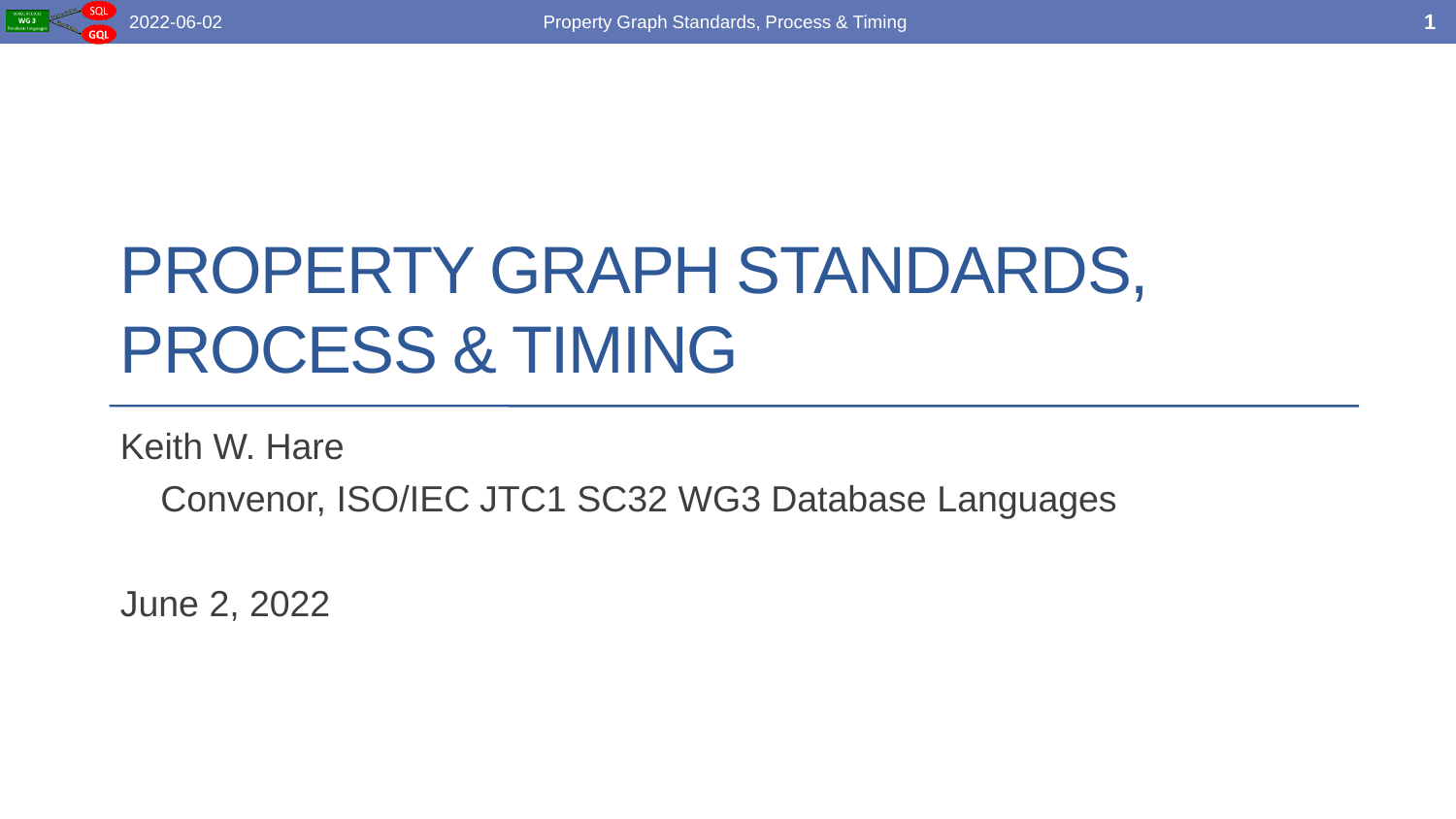

### **Introduction**

- Database Language Standards Structure and Process
	- International Standards Hierarchy
	- **ISO/IEC JTC1 Standardization Process**
	- USA Standards Structure
	- Who participates?
- Property Graph Standards SQL/PGQ & GQL
	- Brief History of SQL and GQL
	- GQL Committee Draft Ballot
	- SQL/PGQ & GQL expected dates
- Summary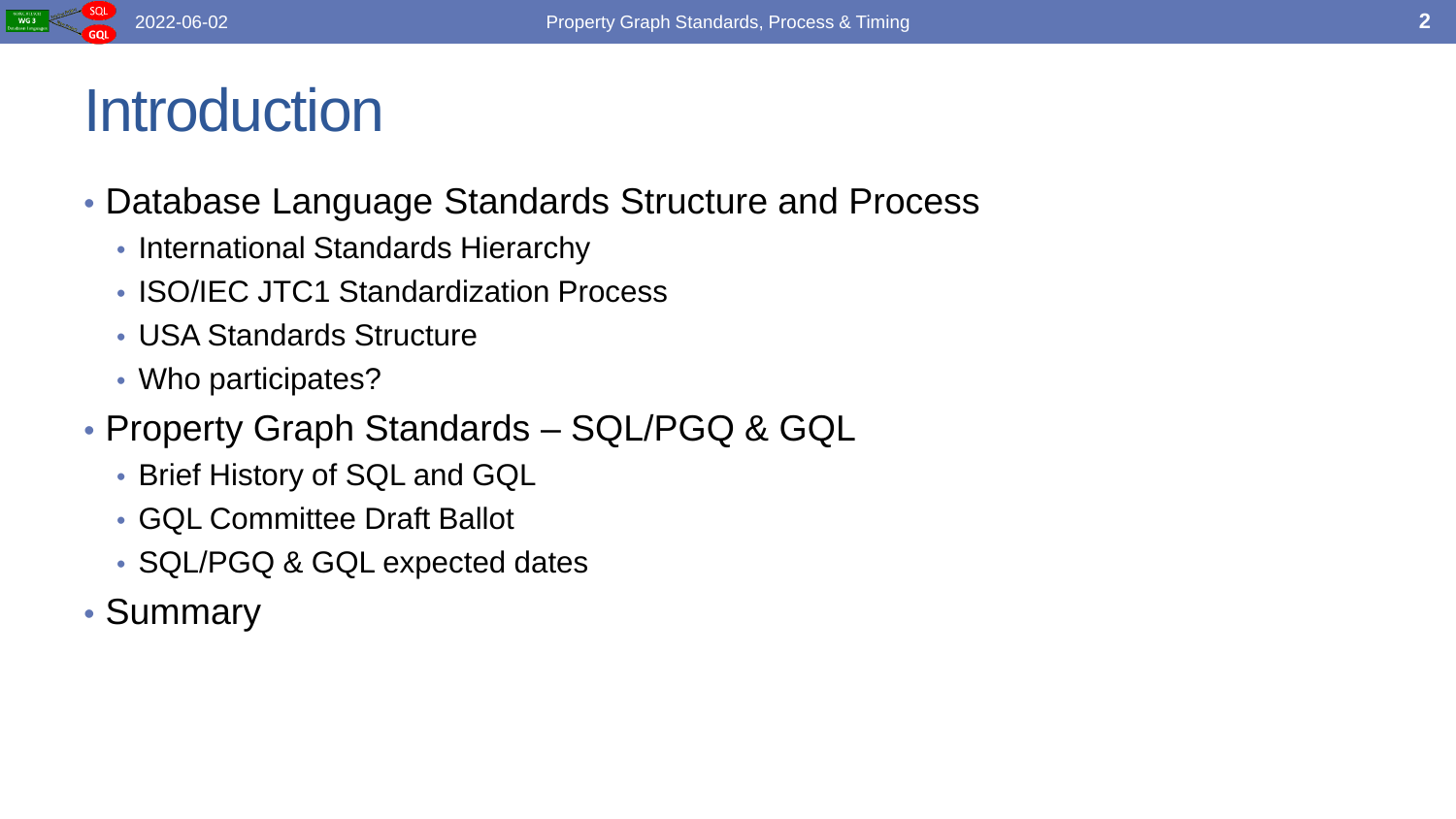

# Database Language Standards Working Group

#### ISO/IEC JTC1 SC32 WG3 Database Languages

- ISO International Organization for Standardization
- IEC International Electrotechnical Commission
- JTC 1 Joint Technical Committee 1 Information Technology standards
- SC 32 Sub Committee 32 Data Management and Interchange
- WG 3 Working Group 3 Database Languages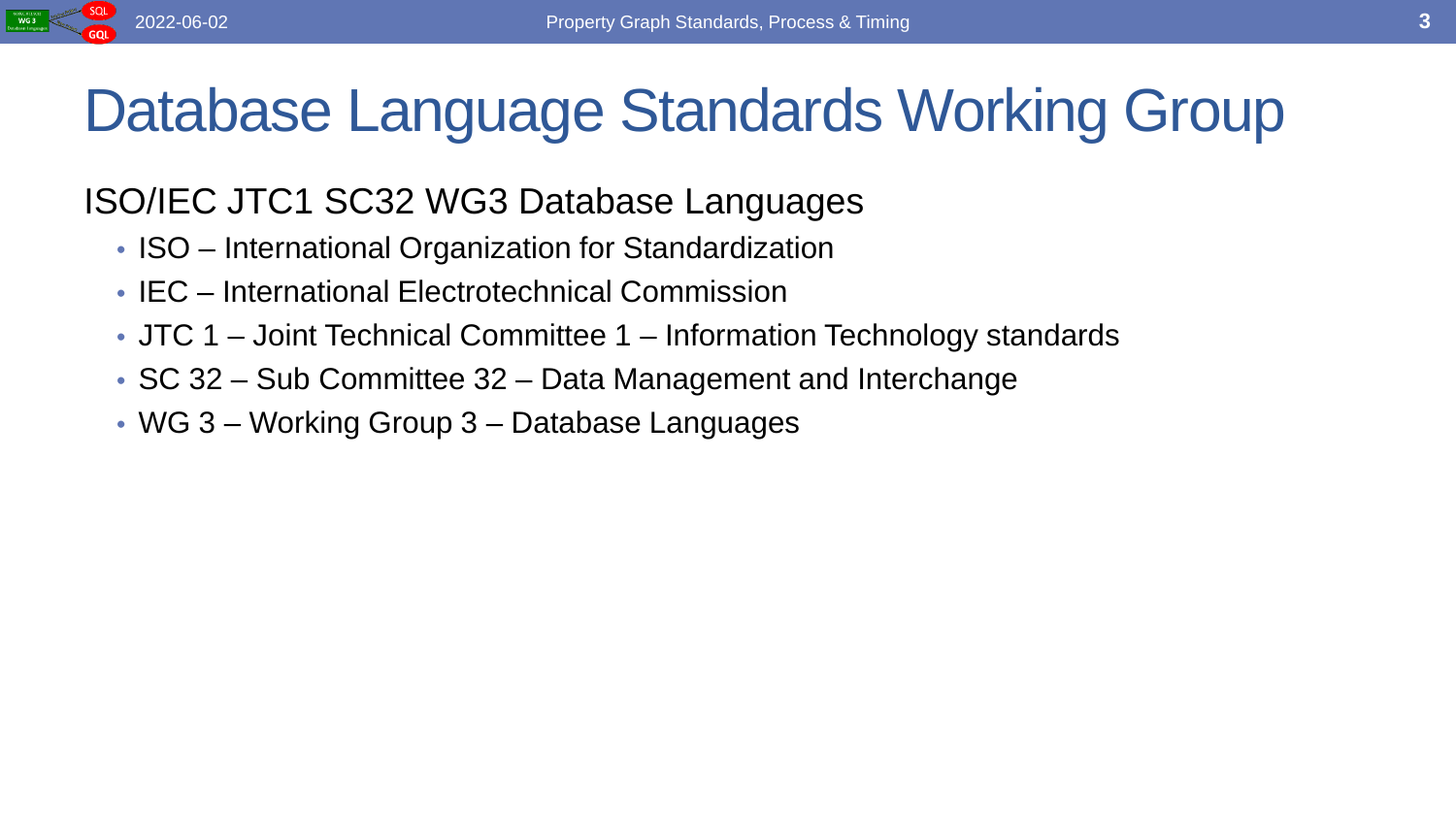

#### International Standards Hierarchy

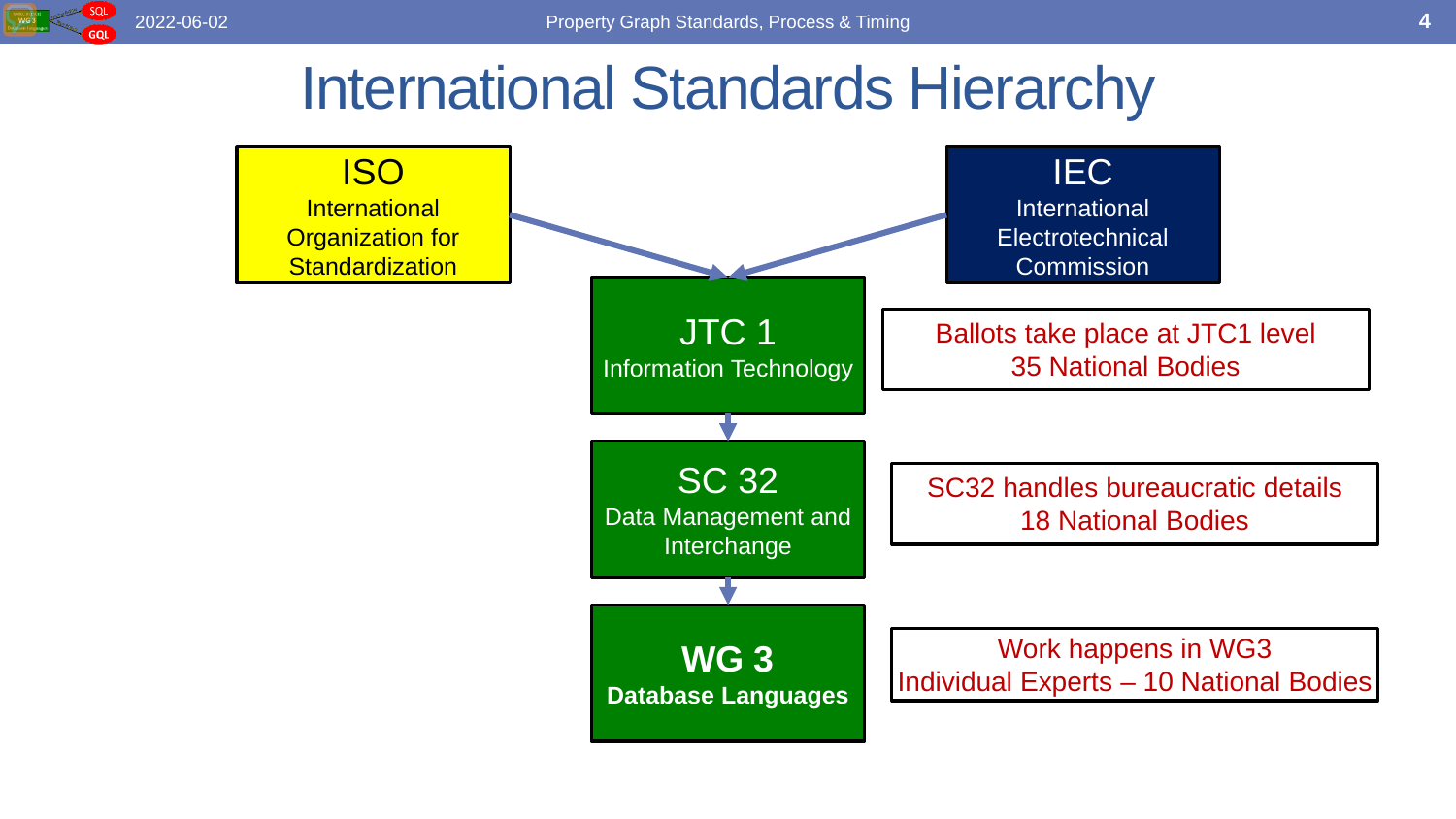

### Standardization Steps and Acronyms

- New Work Item Proposal NWIP
- Working Draft WD
- Committee Draft CD
- Draft International Standard DIS
- Final Draft International Standard FDIS
- International Standard IS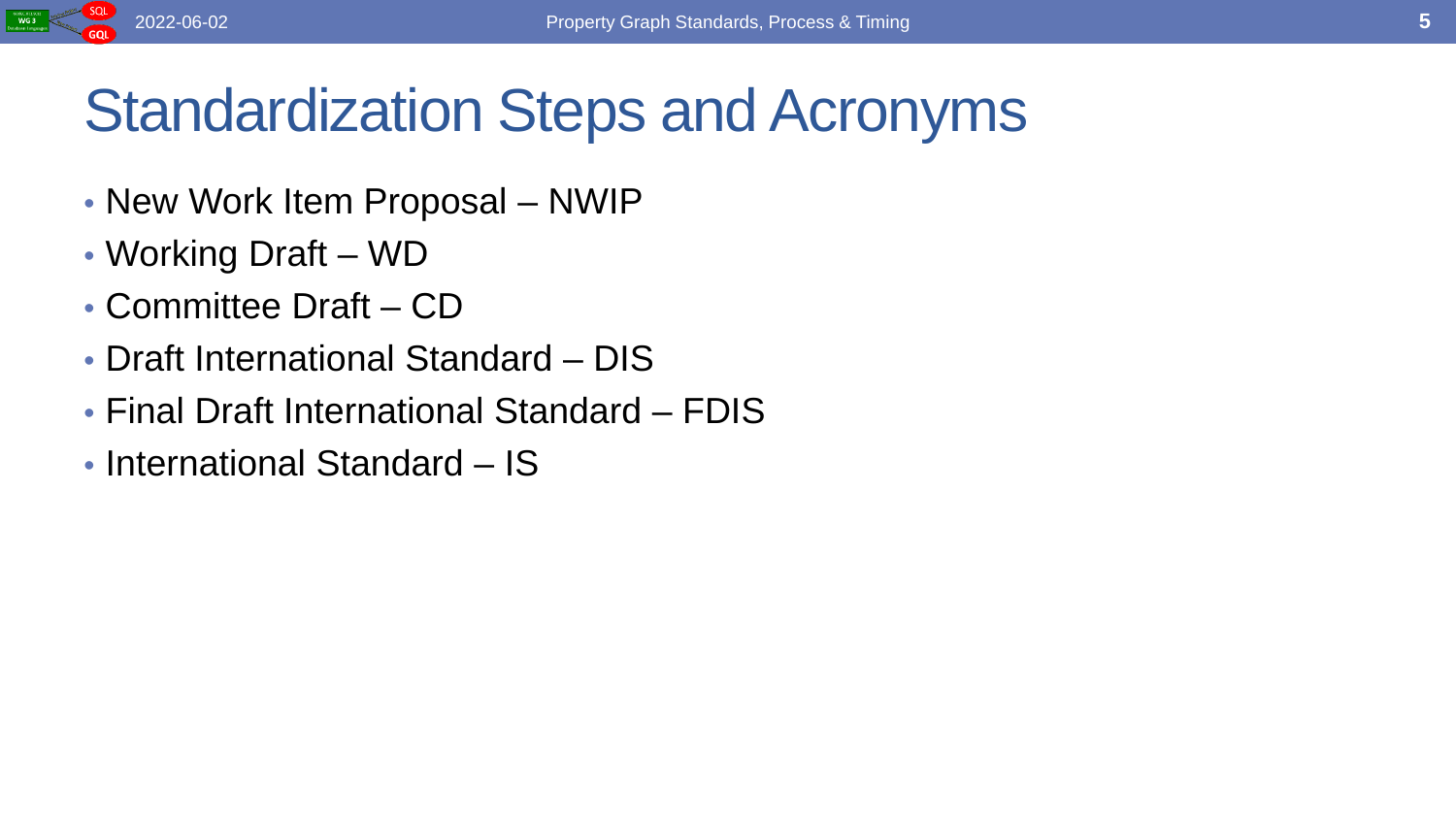

### ISO/IEC JTC1 Standardization Process

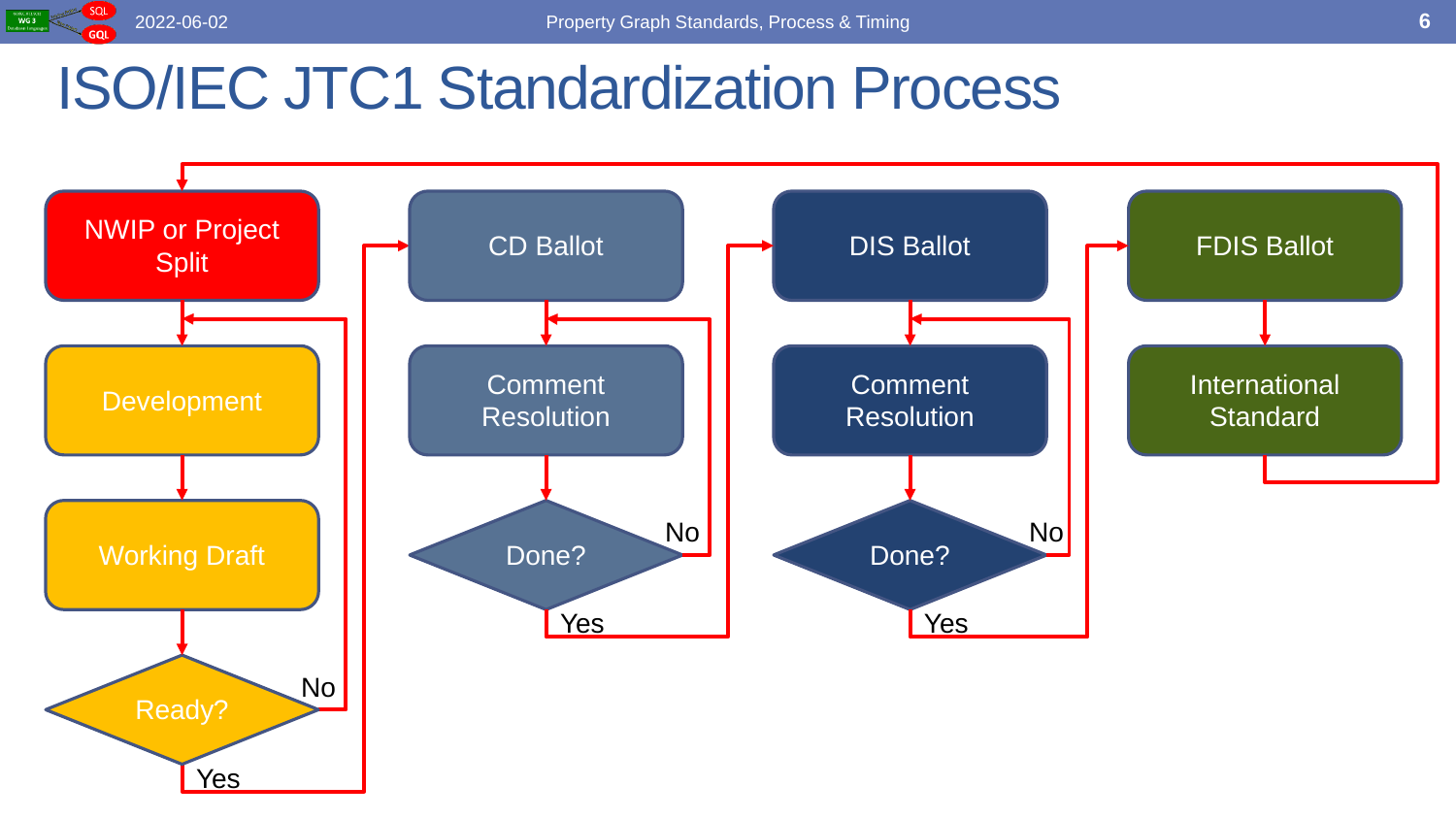

### Who participates – SC32 WG3?

Experts from the following national bodies participate in SC32 WG3:

- 1. China
- 2. Denmark
- 3. Finland
- 4. Germany
- 5. Japan
- 6. Korea
- 7. Netherlands
- 8. Sweden
- 9. United Kingdom
- 10. United States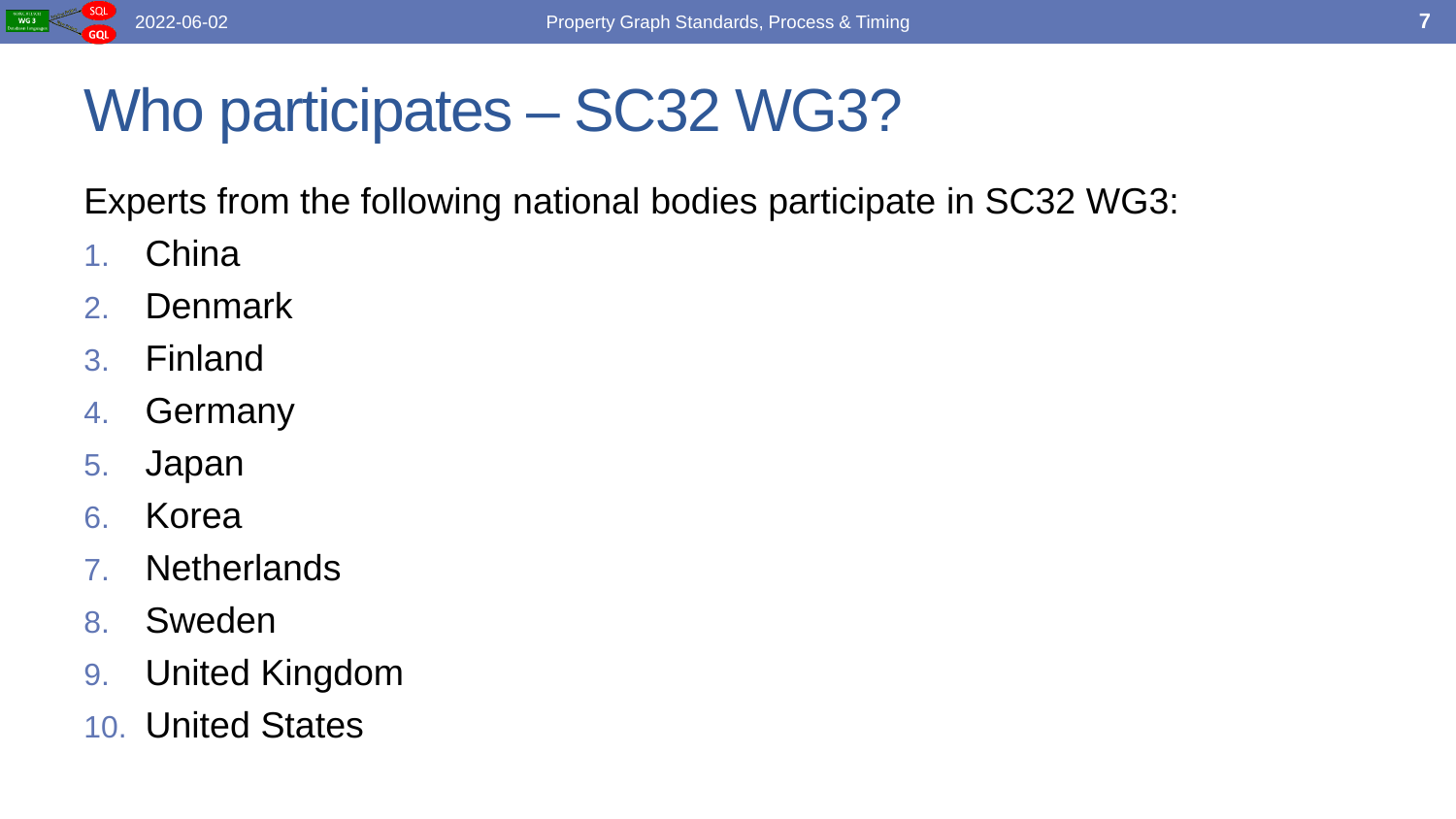

# Organizations Participating in National Bodies

- China
	- Ant Financial
	- Boray Data
	- CESI
	- Huawei
- Denmark
	- TF Informatik
- Finland
	- Profium
- Germany
	- EDB
	- Oracle

#### • Japan

- Hitachi
- Tokyo Metropolitan University
- Korea
	- Bundang Hospital
	- CnTechSystems
- Netherlands
	- Cannan Consultancy
- Sweden
	- Neo4j
- United Kingdom
	- PR Brown
	- University of Edinburgh
- USA (see later slide)

Note: This list is probably incomplete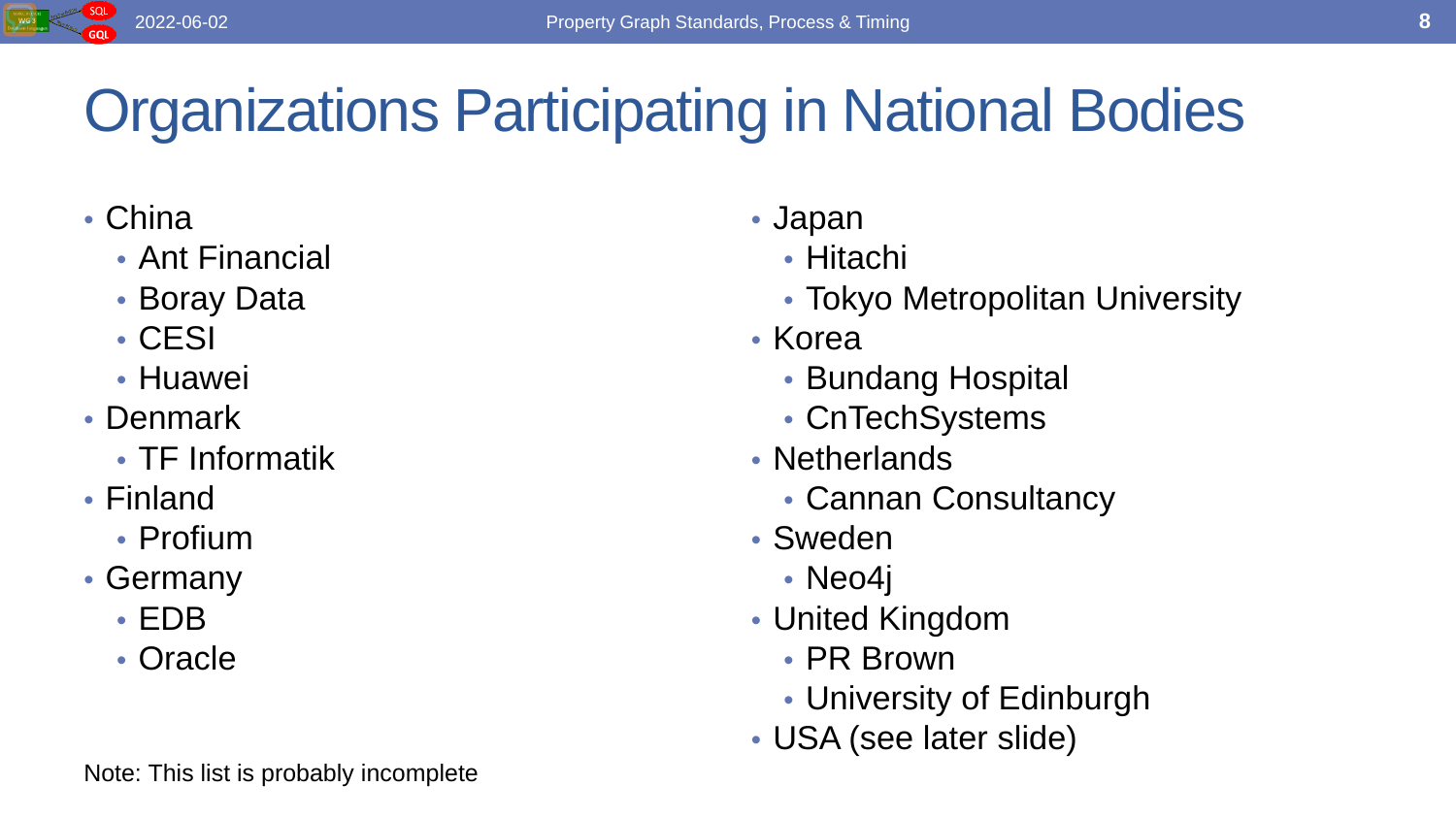

#### International Hierarchy mirrored in the US



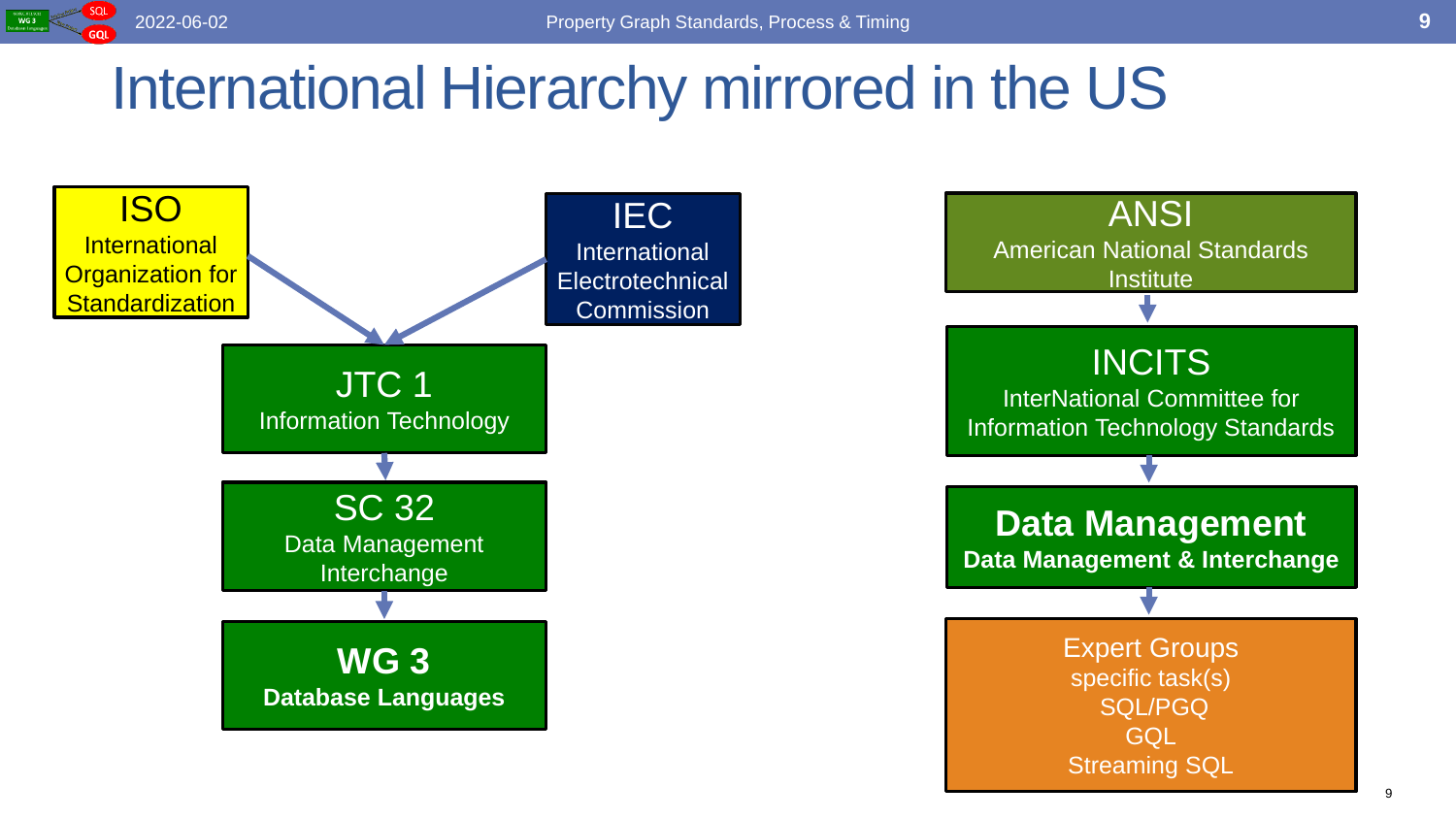

# INCITS Data Management (USA) Participants

#### **Mostly SQL**

- Actian Corporation
- IBM Corporation
- Intersystems Corporation
- Microsoft Corporation
- Oracle
- SAP
- Teradata

#### **Mostly GQL**

- ArangoDB Inc
- FairCom USA
- Google
- Intel
- JCC Consulting Inc
- Katana Graph
- Neo4j Inc
- Optum Technology
- Redis Labs
- TigerGraph

#### **Mostly Streaming SQL**

- Alibaba Group
- Amazon Web Services
- Boray Data
- Confluent
- Hazelcast
- Materialize
- Snowflake
- SQLstream, a Thales Company

#### **Mostly Metadata**

- Farance Inc
- Institute for Defense Analyses
- William McCarthy
- National Cancer Institute
- Nurocor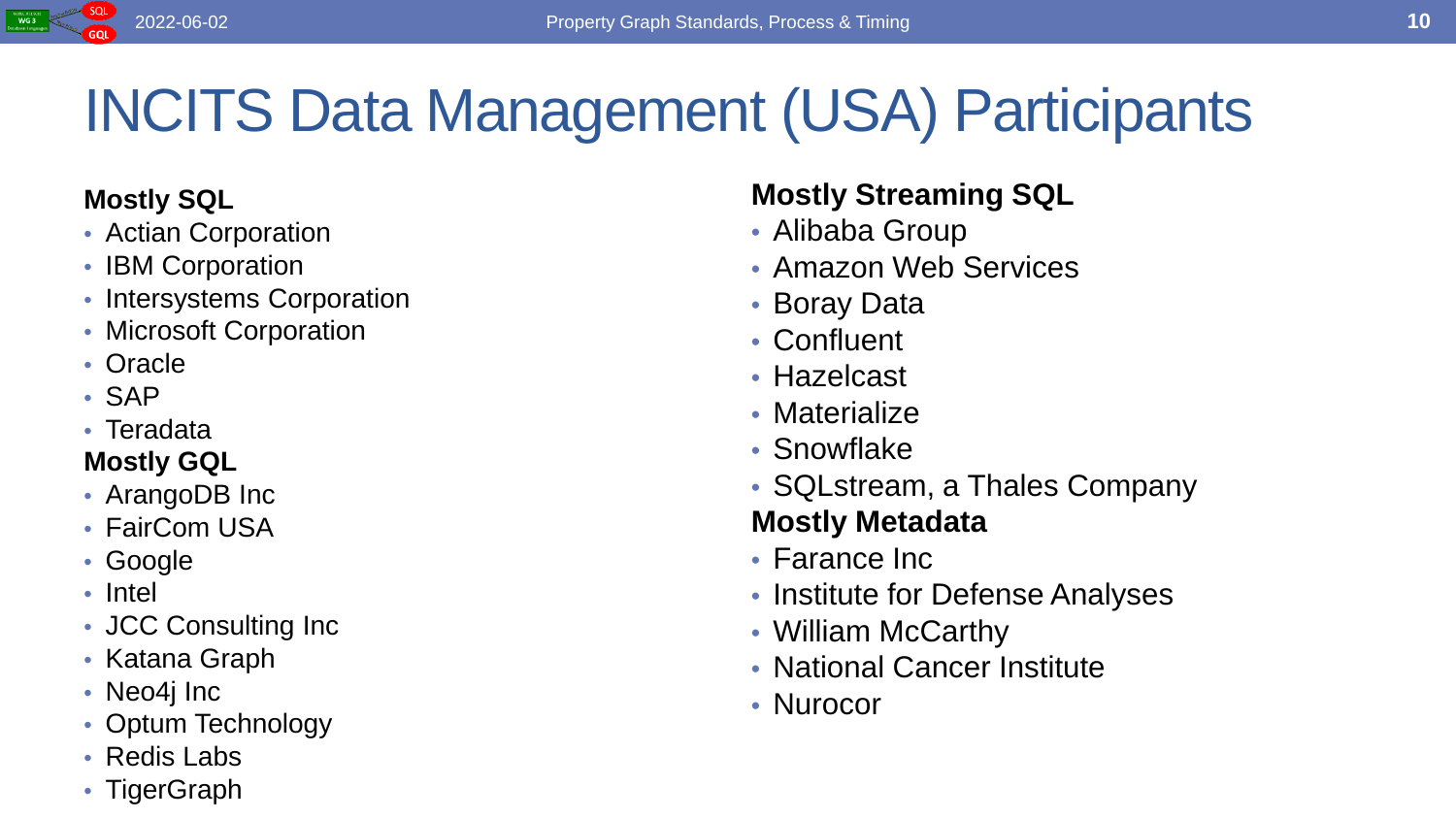

# Working In INCITS Data Management

- Work done by interested parties in the Expert Groups (EG)
	- Property Graph Queries in SQL SQL/PGQ
	- GQL
	- PGQ & GQL have 2-hour web conferences on alternate weeks
- Discussions in the EG is based on written papers
	- Concrete change proposals
	- Discussion papers
		- Basis for discussion of designs or alternatives
		- Discussion will eventually lead to a Change Proposal
	- EG agrees to submit papers to Data Management and WG3
- Data Management (formerly DM32) reviews EG contributions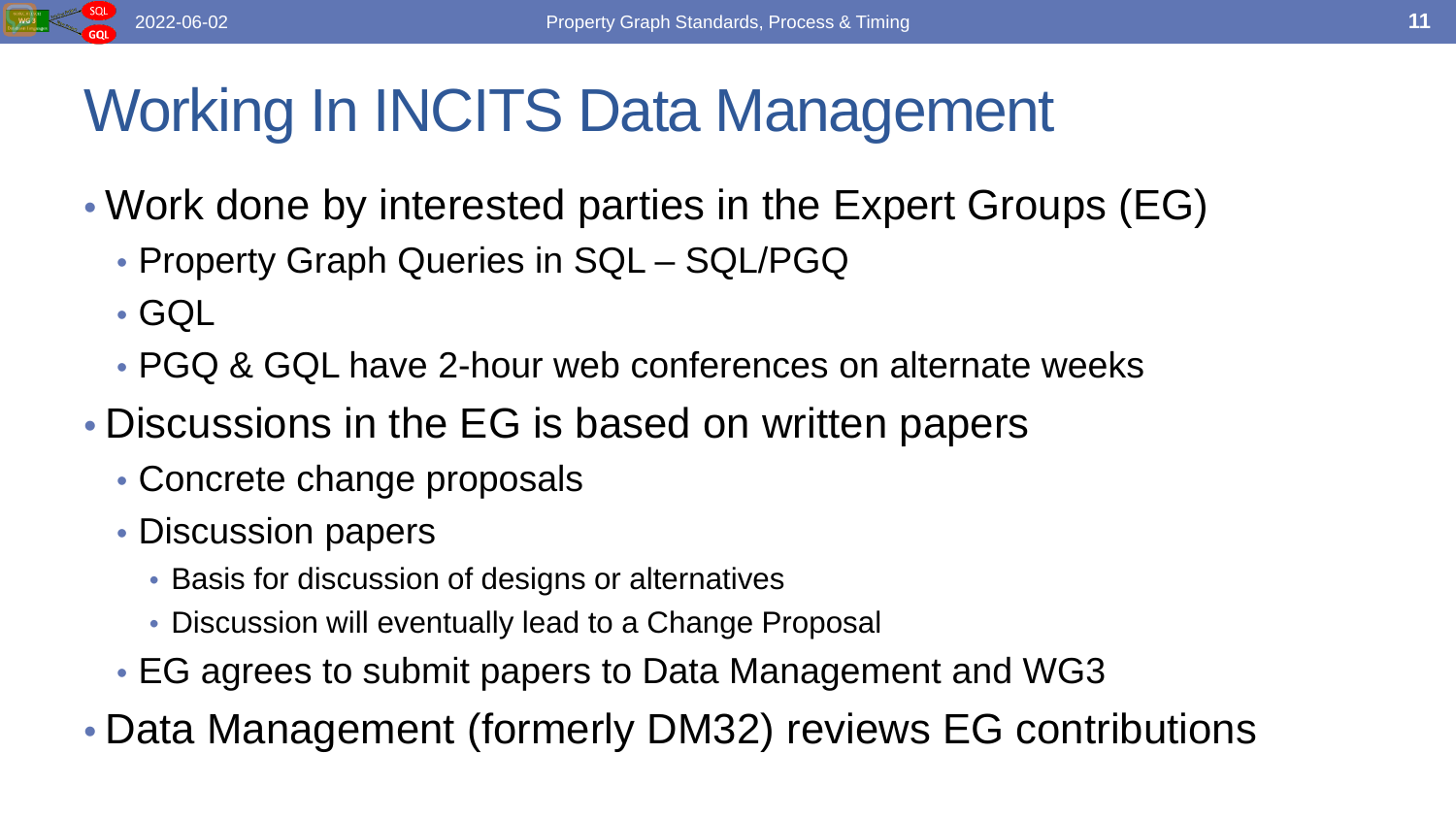# Working In ISO/IEC JTC1 SC32 WG

- International Committee
	- Participants from national standards bodies
	- Participants operate as individual experts
- Web conferences or face-to-face meetings
	- Web conference times offset by 8 hours every month
	- June 13-24 2022 in Berlin hybrid
- Written papers
	- Concrete change proposals
	- Discussion papers
- Final decisions are made in WG3
	- Decisions recorded in minutes
	- Editors apply approved papers to drafts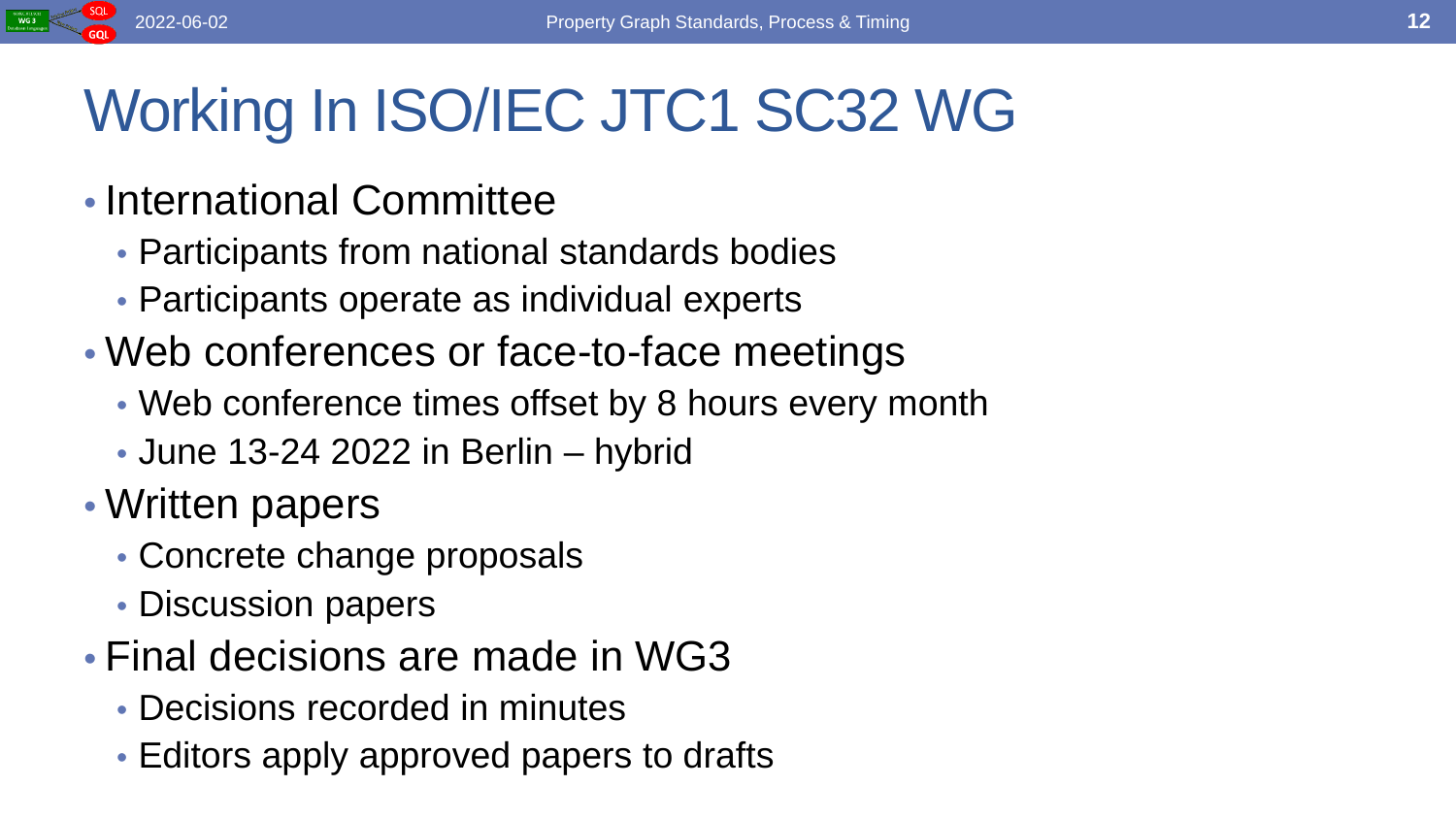#### SC32 WG3 Formal Liaison Relationships

- LDBC (Linked Data Benchmark Council) liaison since 2017
	- Industry/Academic consortium focused on graphs
	- Started with benchmarks & has evolved to model, language, and other topics
	- Working Groups of interest to SC32 WG3 focus on property graph language PGQ & SQL
		- Existing Languages, Property Graph Schema, GQL Formal Semantics working groups
	- Support/strengthen WG3 standards
		- Review of WG3 documents
		- Contribution of papers to WG3 (critique/corrections, feature suggestions)
	- Property graph theory
		- ACM SIGMOD/PODS 2021 "[PG-Keys: Keys for Property Graphs"](https://dl.acm.org/doi/10.1145/3448016.3457561)
		- ACM SIGMOD/PODS 2022 "[Graph Pattern Matching in GQL and SQL/PGQ](https://arxiv.org/abs/2112.06217)"
	- An evolving bi-directional process for collaboration
- OGC (Open Geospatial Consortium)
	- Requirements for supporting spatial data in GQL (v2 or later)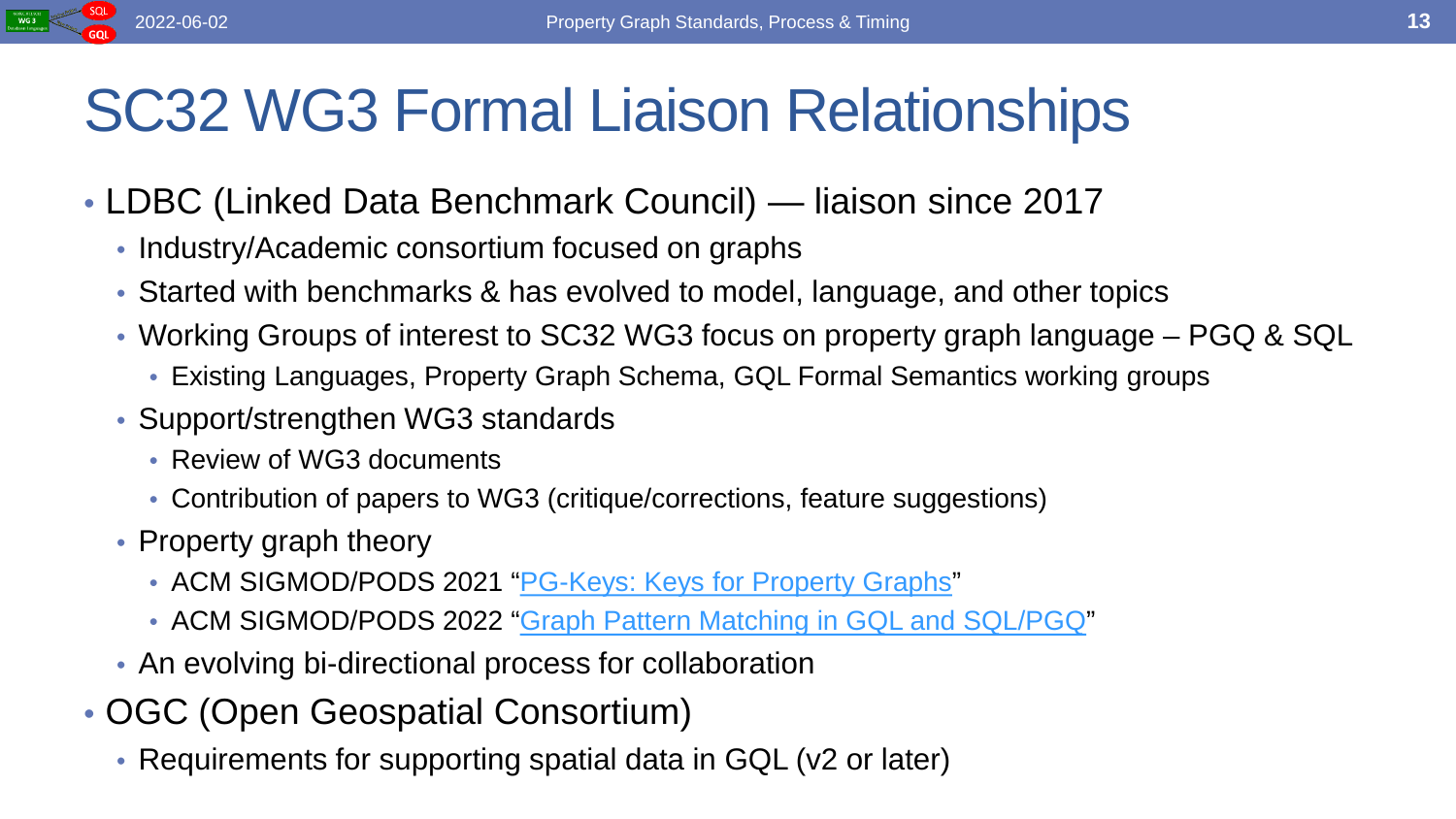

### **SQL Standards – a brief history**

ISO/IEC 9075 Database Language SQL

- SQL-87 Transactions, Create, Read, Update, Delete
- SQL-89 Referential Integrity
- SQL-92 Internationalization, etc.
- SQL:1999 User Defined Types
- SQL:2003 XML & OLAP
- SQL:2008 Expansions and corrections
- SQL:2011 Temporal
- SQL:2016 JSON, RPR, PTF, MDA (2019)
- **SQL:202x – SQL/PGQ, Property Graph Queries in SQL**
	- ISO/IEC 9075-16 *Information technology — Database languages SQL — Part 16: SQL Property Graph Queries (SQL/PGQ)*
	- SQL/PGQ project initiated September, 2017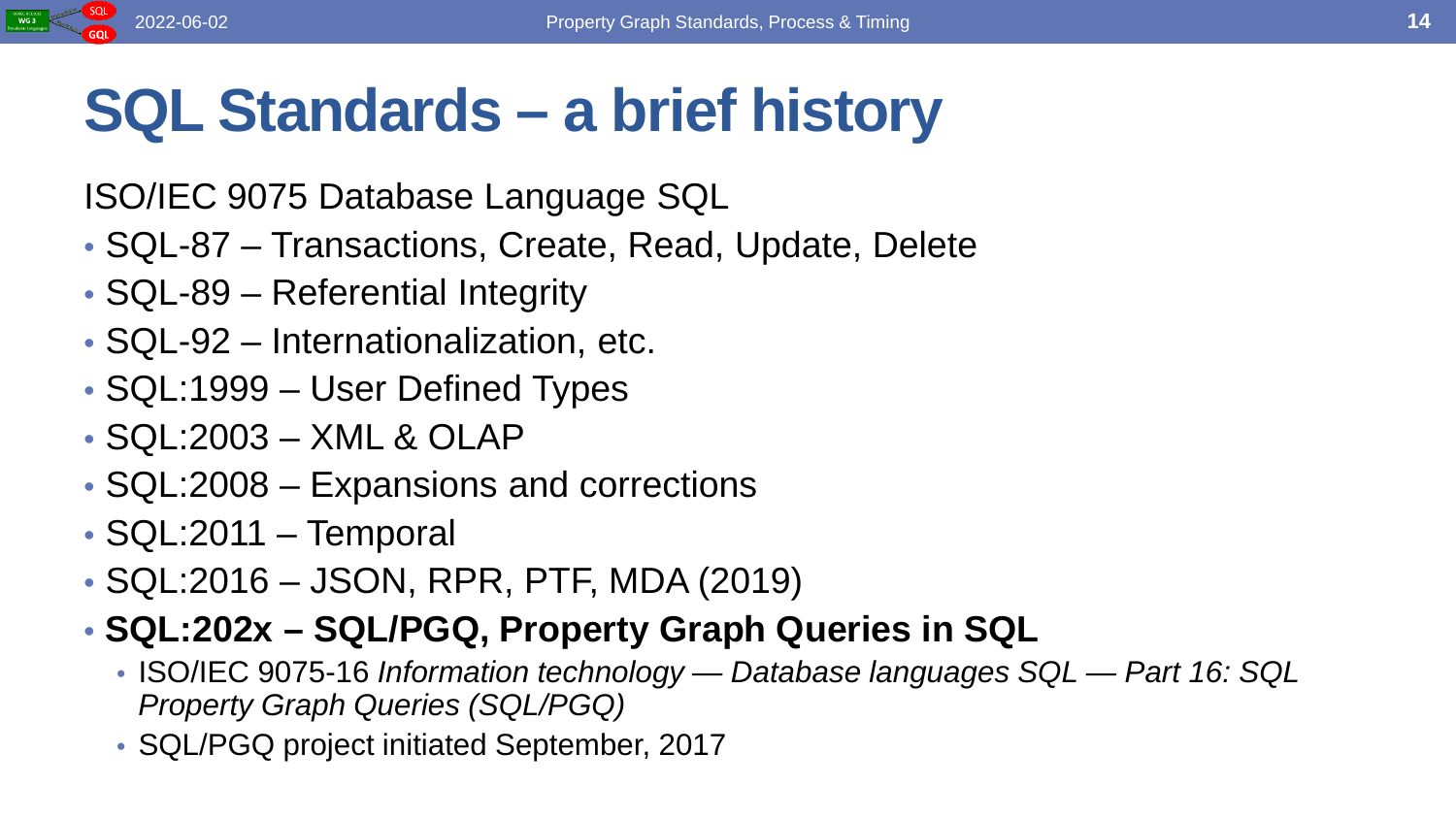

# **GQL Standards – a brief history**

ISO/IEC 39075 *Information Technology — Database Languages — GQL*

- Create, Read, Update, Delete, Transactions, Schema
- GQL project initiated September, 2019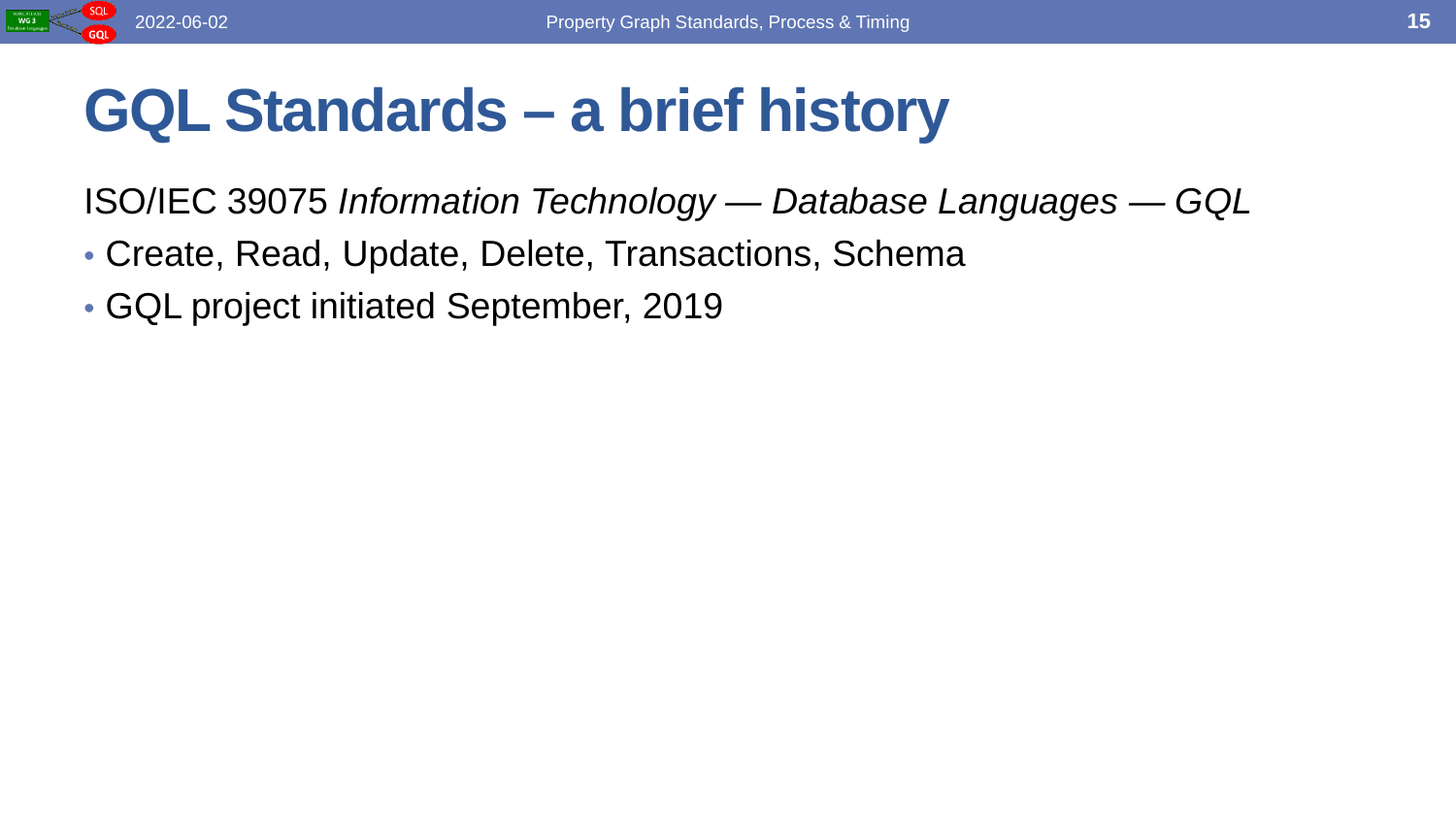# Property Graphs – SQL/PGQ and GQL

#### **SQL/PGQ**

- Property Graph views of SQL tables
- **Graph Pattern Matching queries**
	- GRAPH\_TABLE() in SQL FROM
	- Supports Reads
- Common foundation with SQL and graph query languages
- Does not support schema-flexible graphs

#### **GQL**

- Full DB language
	- DML Create, Read, Update, Delete
	- DDL Create Type, Create Graph
- **Graph Pattern Matching queries**
- Leverages common foundation from SQL and property graph languages
- Supports schema-fixed and schema-flexible variants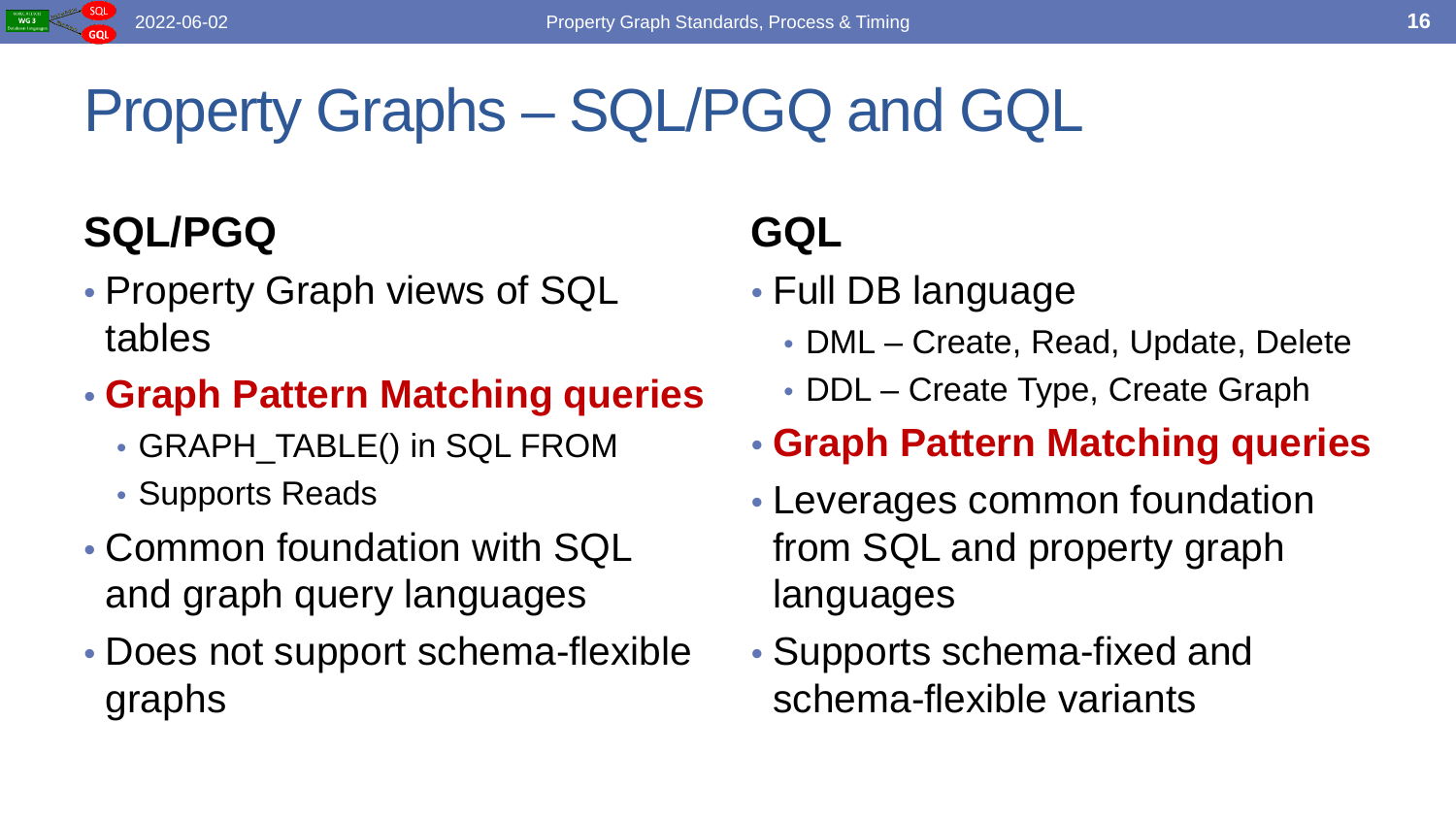

# GQL Committee Draft (CD) Results

#### • Ballot closed February 2022, Comments more important than the ballot results



Severity of all comments

- Editors resolve most Major (50) and Minor (196) Editorial comments 31%
- Many (most?) Language Opportunities (93) deferred to a future GQL 11%
- 159 are Possible Problems known before the GQL CD ballot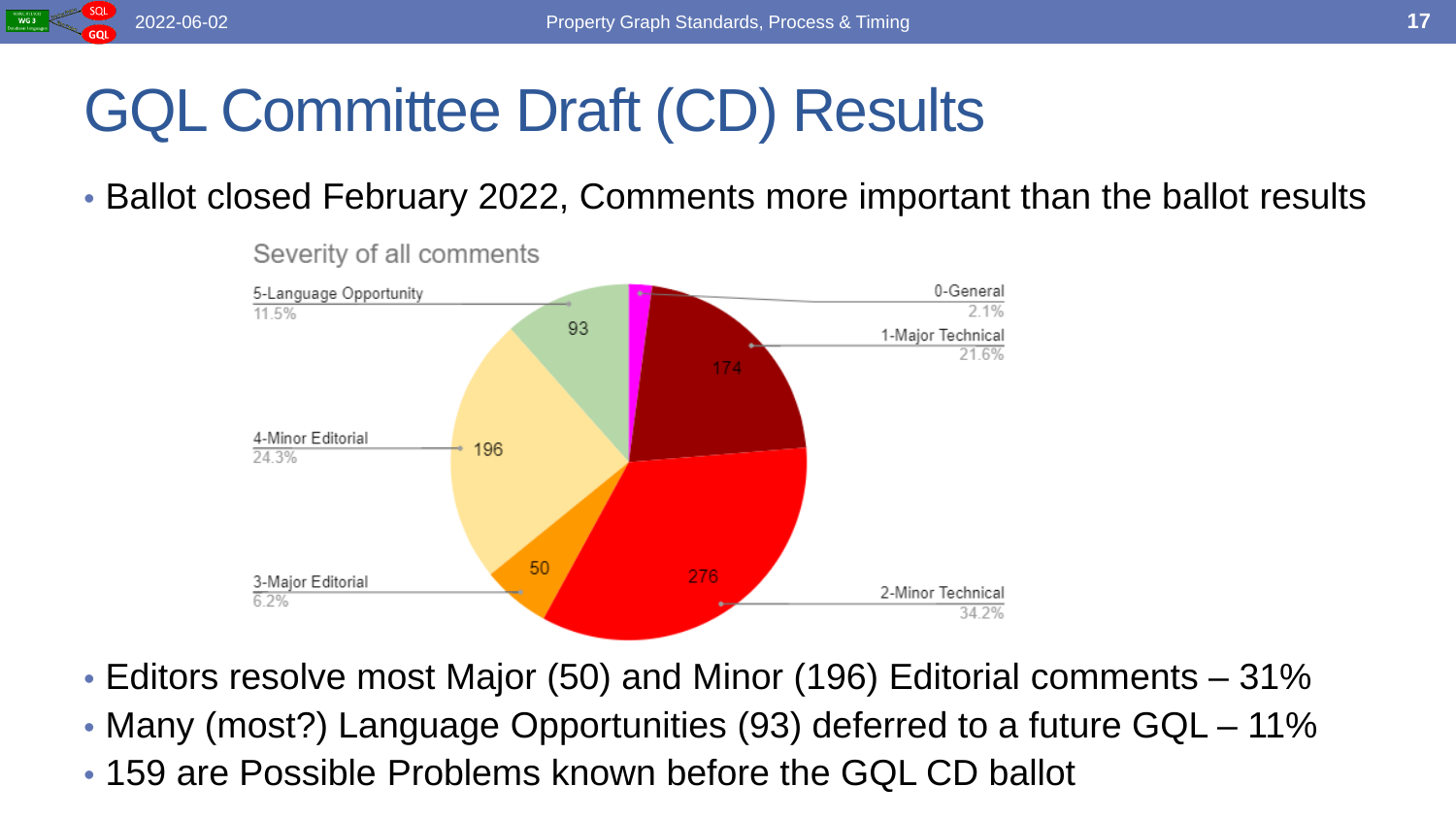

# GQL Comment Resolution Progress (2022-06-10)

Resolved/Assigned

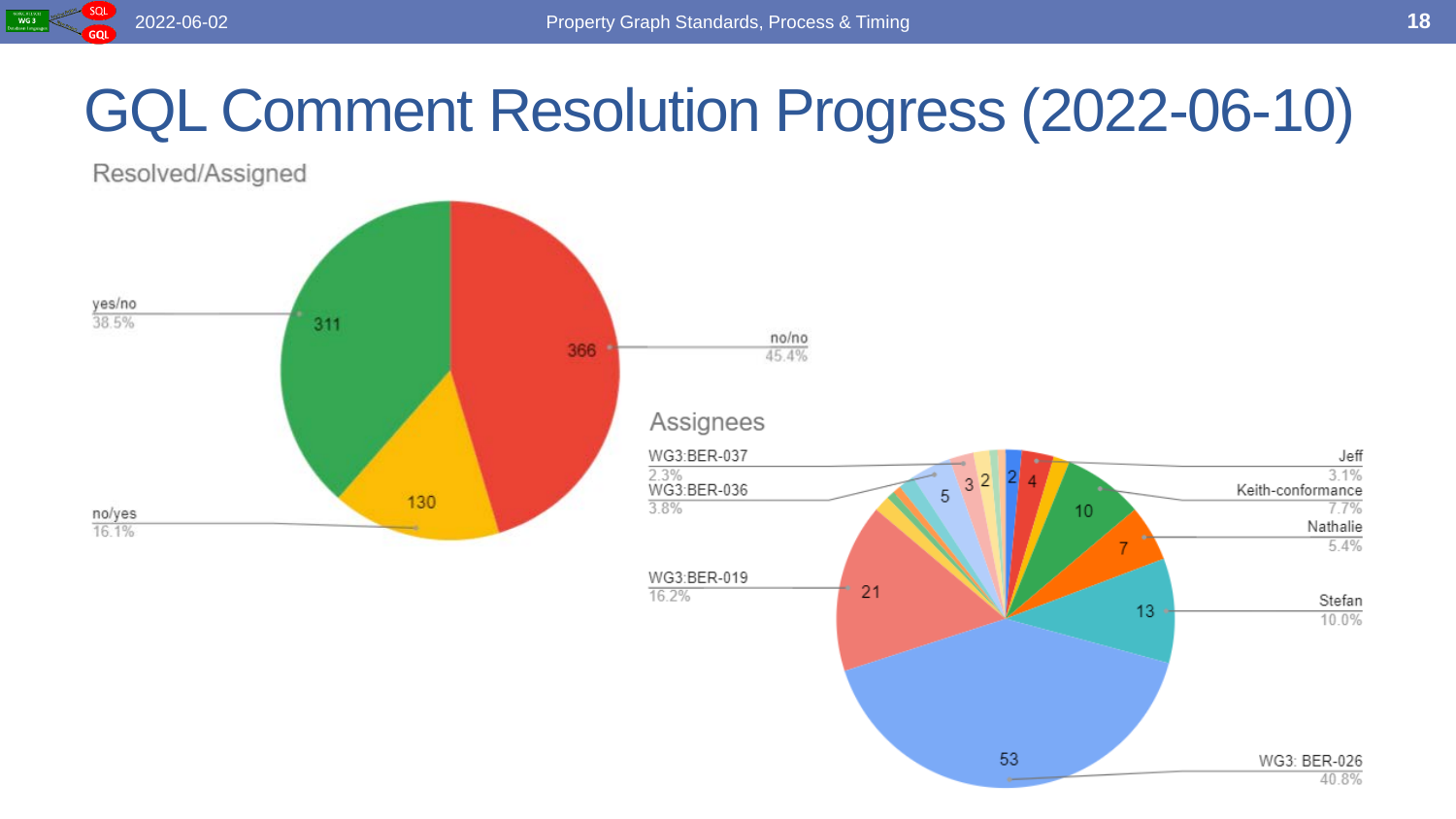### Expected Dates

#### • SQL/PGQ

- CD Ballot completed February 2021
- **DIS Ballot starts – August 2022**
- DIS Ballot completes December 2022
- Published standard June 2023

#### • GQL V1

- CD Ballot completes February 2022
- **DIS Ballot Starts – April 2023**
- DIS Ballot completes September 2023
- Published standard March 2024
- Draft Standards are stable by DIS ballot start